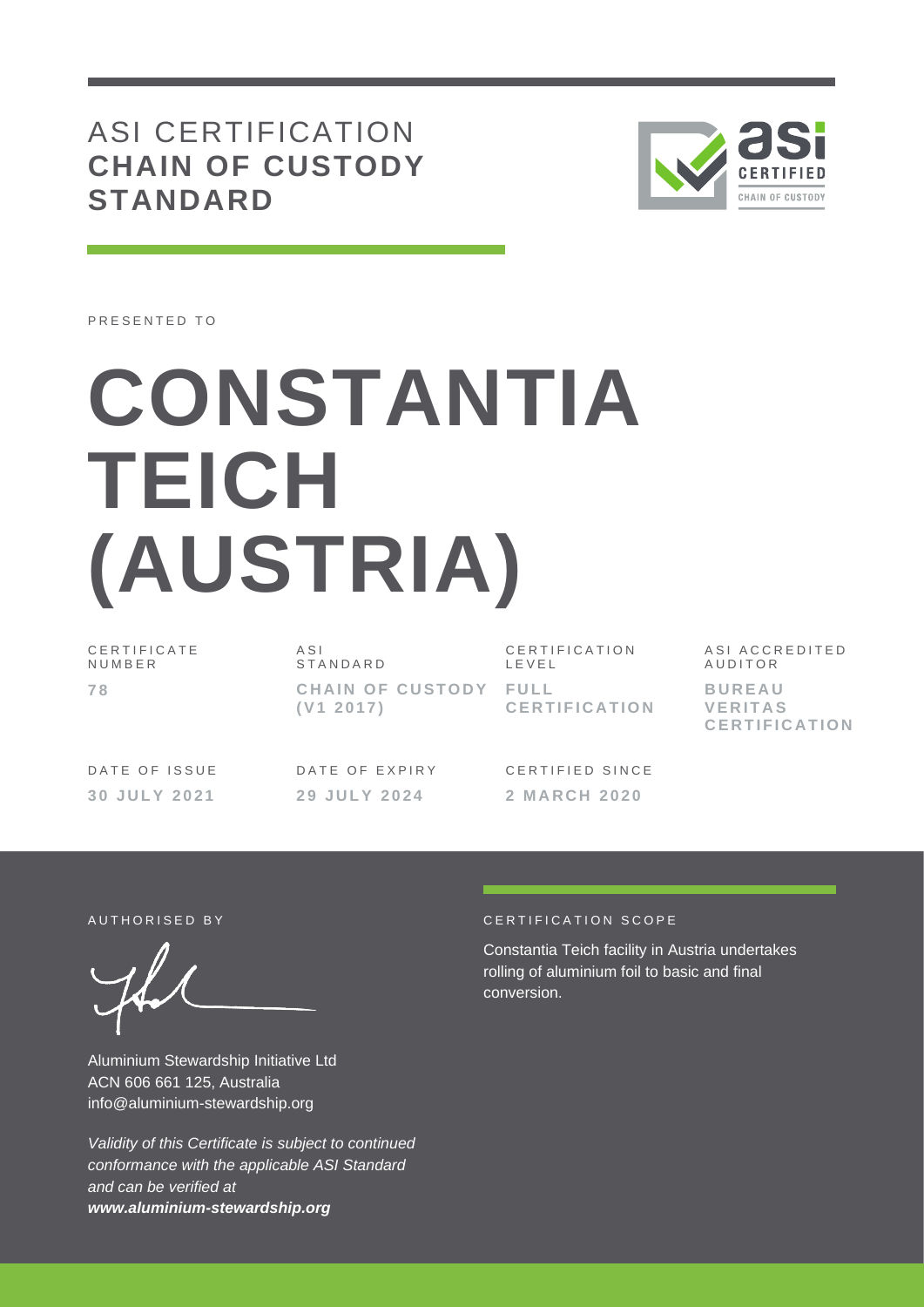## SUMMARY AUDIT REPORT **CHAIN OF CUSTODY STANDARD**

### **OVERVIEW**

| MEMBER NAME                | Constantia Flexibles International GmbH                                                                                                                                                                                                                                                                                                                                                                                                |
|----------------------------|----------------------------------------------------------------------------------------------------------------------------------------------------------------------------------------------------------------------------------------------------------------------------------------------------------------------------------------------------------------------------------------------------------------------------------------|
| ENTITY NAME                | Constantia Teich (Austria)                                                                                                                                                                                                                                                                                                                                                                                                             |
| CERTIFICATION<br>SCOPE     | Constantia Teich facility in Austria undertakes rolling of aluminium foil to<br>basic and final conversion.                                                                                                                                                                                                                                                                                                                            |
| SUPPLY CHAIN<br>ACTIVITIES | Post-Casthouse<br>$\bullet$                                                                                                                                                                                                                                                                                                                                                                                                            |
| ASI STANDARD               | Chain of Custody Standard V1<br>۰                                                                                                                                                                                                                                                                                                                                                                                                      |
| AUDIT TYPE                 | Re-Certification Audit (30 - 31 March 2021)                                                                                                                                                                                                                                                                                                                                                                                            |
| AUDIT FIRM                 | <b>Bureau Veritas Certification</b>                                                                                                                                                                                                                                                                                                                                                                                                    |
| AUDIT DATE                 | Initial Certification Audit (15 - 16 October 2019)<br>$\bullet$<br>Re-Certification Audit (30 - 31 March 2021)<br>$\bullet$                                                                                                                                                                                                                                                                                                            |
| AUDIT REPORT<br>SUBMISSION | 11 February 2020 (Initial Certification Audit)<br>$\bullet$<br>9 June 2021 (Re-Certification Audit)<br>$\bullet$                                                                                                                                                                                                                                                                                                                       |
| AUDIT SCOPE                | Initial Certification Audit (15 - 16 October 2019)<br>The audit scope included the rolling of aluminium foil to basic and final<br>conversion at the Constantia Teich facility in Weinburg, Austria<br>Supply chain activities included in the audit scope:<br>Post-Casthouse<br>۰<br>All applicable criteria in the ASI Chain of Custody Standard were included in<br>the audit scope.<br>Re-Certification Audit (30 - 31 March 2021) |
|                            | The audit scope included the rolling of aluminium foil to basic and final<br>conversion at the Constantia Teich facility in Weinburg, Austria.                                                                                                                                                                                                                                                                                         |
|                            | Supply chain activities included in the audit scope:<br>Post-Casthouse                                                                                                                                                                                                                                                                                                                                                                 |
|                            | All applicable criteria in the ASI Chain of Custody Standard were included in<br>the audit scope.                                                                                                                                                                                                                                                                                                                                      |
|                            | At the time of the audit (March 2021), access to the site was not limited, due<br>to COVID-19 related travel restrictions. The Audit has been undertaken as a                                                                                                                                                                                                                                                                          |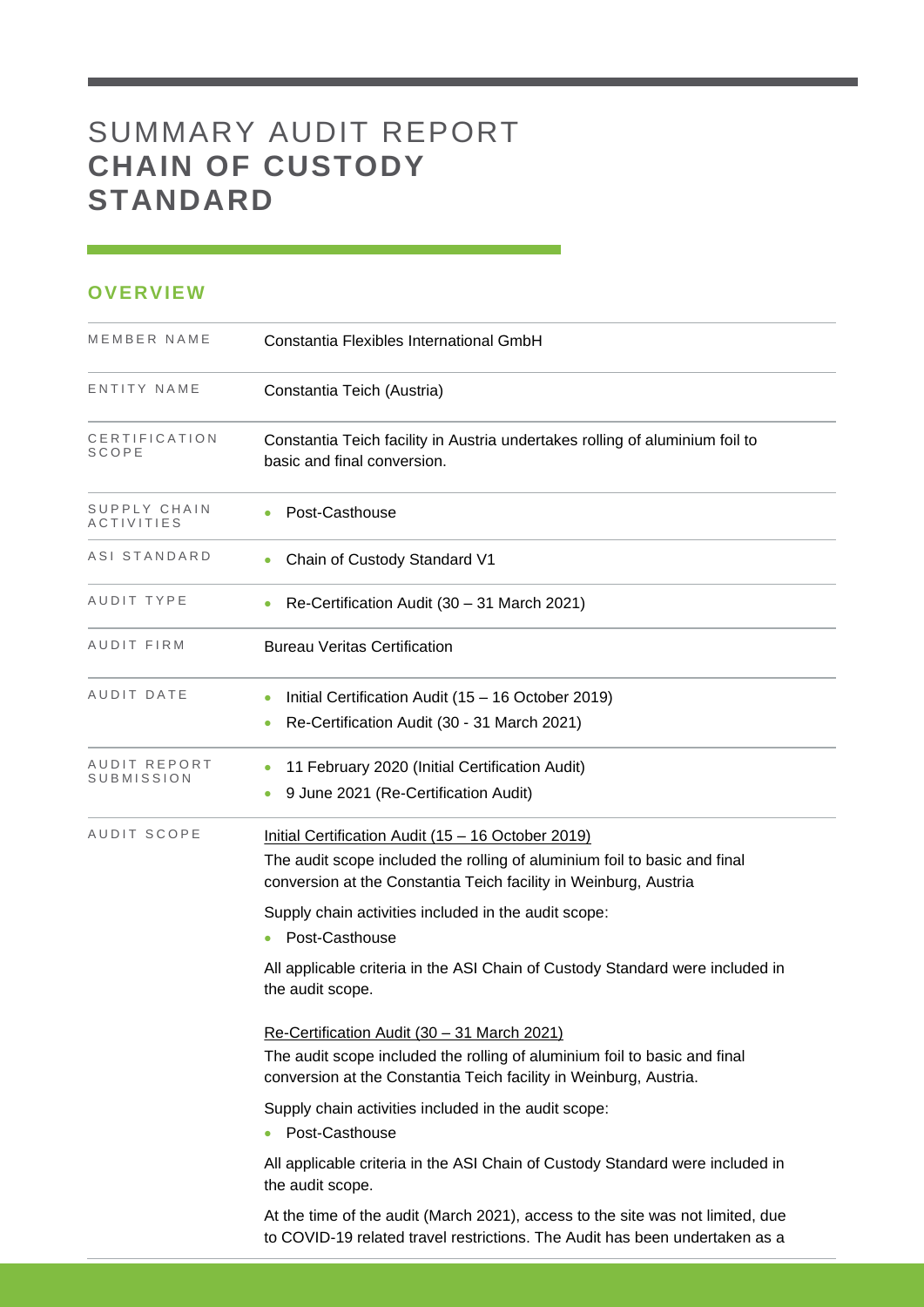|                               | 'desktop' exercise, in accordance with ASI Interim Policy regarding Audits,<br>Audit-Related Travel and Coronavirus (v4), and included a remote review of<br>relevant documentation.     |
|-------------------------------|------------------------------------------------------------------------------------------------------------------------------------------------------------------------------------------|
| AUDIT<br>OUTCOME              | Certification                                                                                                                                                                            |
| AUDIT<br>METHODOLOGY          | The Auditors confirm that:                                                                                                                                                               |
| <b>DECLARATION</b>            | The information provided by the Entity is true and accurate to the best<br>M<br>knowledge of the Auditor(s) preparing this report.                                                       |
|                               | The findings are based on verified Objective Evidence relevant to the<br>time period for the Audit, traceable and unambiguous.                                                           |
|                               | The Audit Scope and audit methodology are sufficient to establish<br>M<br>confidence that the findings are indicative of the performance of the<br>Entity's defined Certification Scope. |
|                               | The Auditor(s) have acted in a manner deemed ethical, truthful, accurate<br>⊻<br>professional, independent and objective.                                                                |
| CERTIFICATION<br>PERIOD       | 30 July 2021 - 29 July 2024                                                                                                                                                              |
| NEXT AUDIT<br>TYPE            | <b>Re-Certification Audit</b>                                                                                                                                                            |
| NEXT AUDIT<br><b>DUE DATE</b> | 29 July 2024                                                                                                                                                                             |
| CERTIFICATION<br>NUMBER       | 78                                                                                                                                                                                       |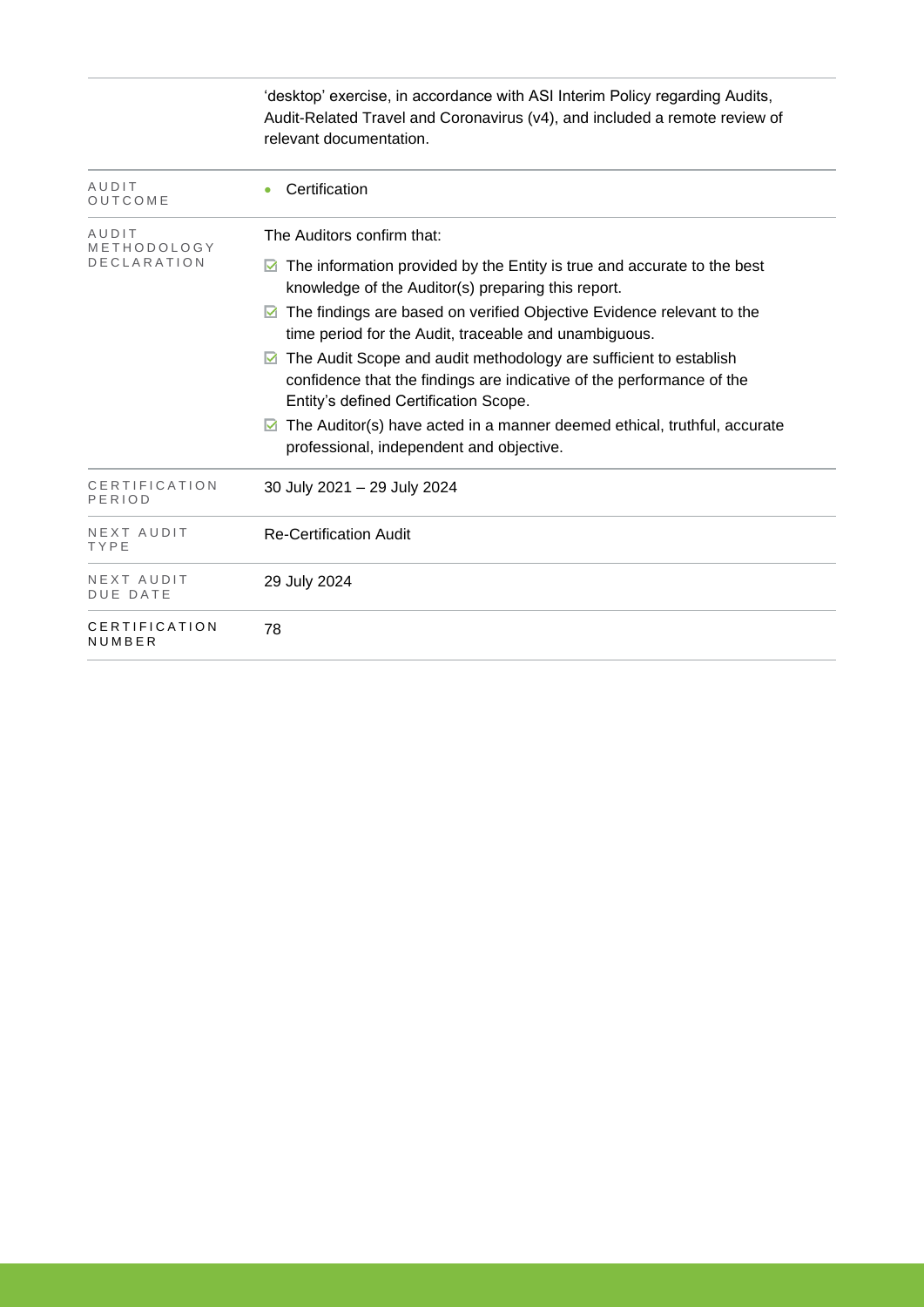## **SUMMARY OF FINDINGS**

| <b>CRITERION</b>                              | <b>RATING</b> | COMMENT                                                                                                                                                                                                                                                                                                                                                                                                                                                                                    |  |
|-----------------------------------------------|---------------|--------------------------------------------------------------------------------------------------------------------------------------------------------------------------------------------------------------------------------------------------------------------------------------------------------------------------------------------------------------------------------------------------------------------------------------------------------------------------------------------|--|
| MANAGEMENT SYSTEM AND RESPONSIBILITIES        |               |                                                                                                                                                                                                                                                                                                                                                                                                                                                                                            |  |
| 1.1 ASI membership                            | Conformance   | Constantia is a founding member or the Aluminium<br>Stewardship Initiative and was the third company<br>worldwide certified against the ASI Performance<br>Standard. It communicates its status on the<br>Constantia Flexibles website:<br>https://www.cflex.com/responsibility/social-<br>responsibility/responsible-ethical-sourcing<br>It can also be found on the ASI website:<br>https://aluminium-stewardship.org/about-asi/asi-<br>members/constantia-flexibles-international-gmbh/ |  |
| 1.2 Management system                         | Conformance   | Constantia Teich has a well-established integrated<br>management system. The site is certified against<br>ISO 14001, BRC, FSC, Kosher, Halal and other<br>standards, see information on the website:<br>https://www.cflex.com/about-us/quality/<br>ASI requirements are covered by the existing<br>management systems and additional policies and<br>procedures.                                                                                                                           |  |
| 1.3 Management system reviews                 | Conformance   | Constantia Teich conducts annual management<br>reviews for its management systems. The ASI<br>requirements are included in an appendix to the<br>management review and reviewed once a year.                                                                                                                                                                                                                                                                                               |  |
| 1.4 Management representative                 | Conformance   | The Managing Director of the Constantia Teich plant<br>is the management representative for ASI. The role<br>is supported by headquarters and local staff in the<br>implementation of ASI requirements.                                                                                                                                                                                                                                                                                    |  |
| 1.5 Training                                  | Conformance   | All employees have to participate in annual e-<br>learnings about environment and energy. Information<br>about the ASI requirements are included in this<br>training, all relevant staff is trained additionally on the<br>ASI requirements through the process instructions.                                                                                                                                                                                                              |  |
| 1.6 Record keeping                            | Conformance   | Legal requirements define the retention time of<br>documents. This includes the five years required by<br>the ASI Chain of Custody Standard.                                                                                                                                                                                                                                                                                                                                               |  |
| 1.7a Reporting to ASI (Inputs and<br>Outputs) | Conformance   | Constantia Teich defined, that the reporting of ASI<br>Material has to be submitted to ASI within the first<br>three months of the following year.                                                                                                                                                                                                                                                                                                                                         |  |
| 1.7b Reporting to ASI (Input<br>Percentage)   | Conformance   | Constantia Teich defined to report to ASI within the<br>first three months of the following year all ASI related<br>information, including the percentages calculated for<br>the calendar year. At the time of the ASI CoC audit,<br>ASI certified material was not yet in use.                                                                                                                                                                                                            |  |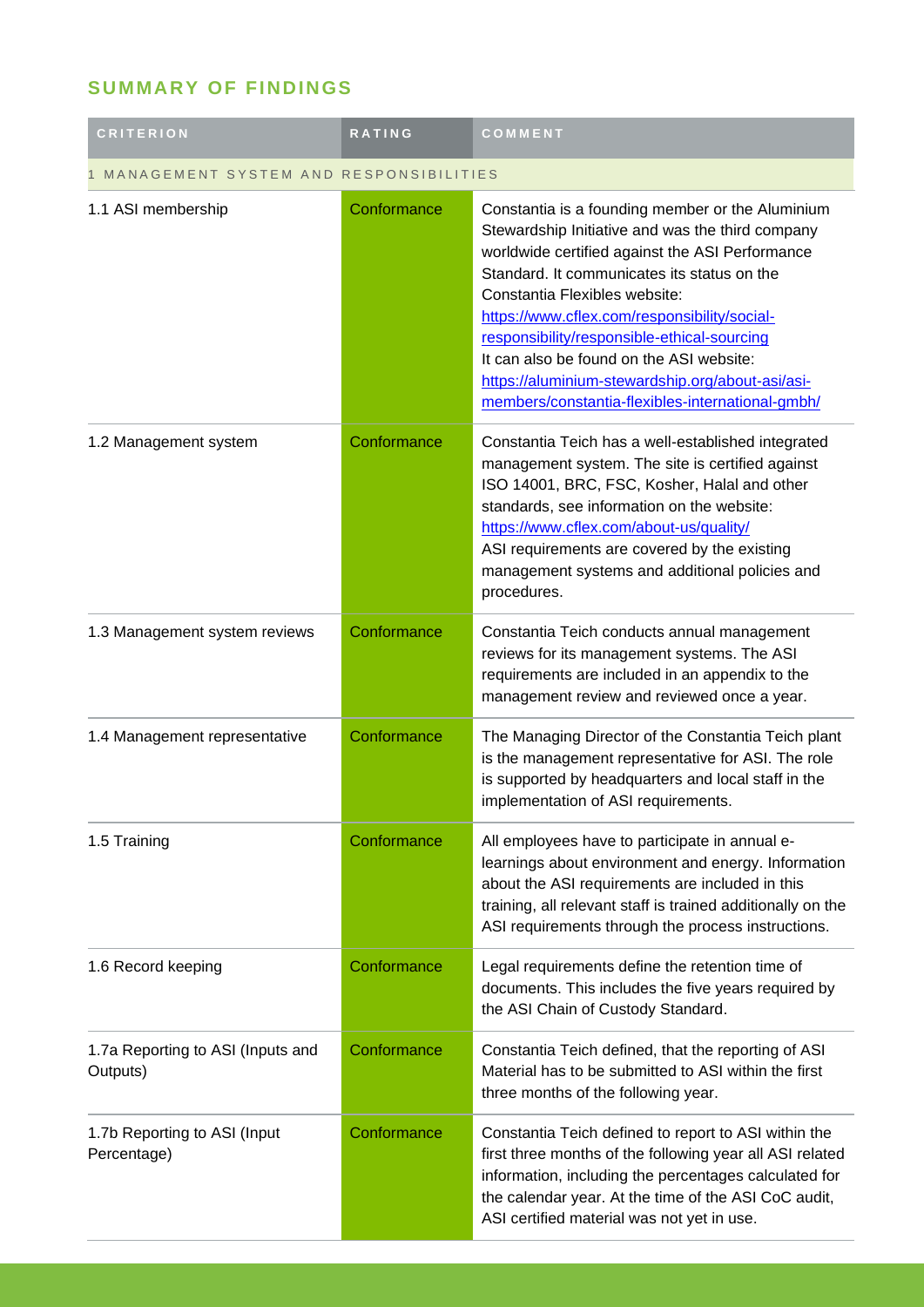| <b>CRITERION</b>                                                 | <b>RATING</b>  | COMMENT                                                                                                                                                                                                                                                                                                                              |  |  |
|------------------------------------------------------------------|----------------|--------------------------------------------------------------------------------------------------------------------------------------------------------------------------------------------------------------------------------------------------------------------------------------------------------------------------------------|--|--|
| 1.7c Reporting to ASI (Positive<br>Balance)                      | Conformance    | Constantia Teich defined to report to ASI within the<br>first three months of the following year all ASI related<br>information, including any positive material balance -<br>if applicable. At the time of the ASI CoC audit, ASI<br>certified material was not yet in use.                                                         |  |  |
| 1.7d Reporting to ASI (Internal<br>Overdraw)                     | Conformance    | Constantia Teich defines to report to ASI within the<br>first three months of the following year all ASI related<br>information, including any internal overdraw of the<br>positive material balance - if applicable. At the time<br>of the ASI CoC audit, ASI certified material was not<br>yet in use.                             |  |  |
| 1.7e Reporting to ASI (Eligible<br>Scrap)                        | Not Applicable | Not applicable, as Constantia Teich is not engaged<br>in Aluminium Re-melting/Refining to produce<br>recycled aluminium.                                                                                                                                                                                                             |  |  |
| 1.7f Reporting to ASI (ASI Credits<br>from Casthouses)           | Not Applicable | Not applicable, as Constantia Teich is not engaged<br>in the production of Casthouse products.                                                                                                                                                                                                                                       |  |  |
| 1.7g Reporting to ASI (ASI Credits<br>purchased)                 | Conformance    | Constantia Teich defined to report to ASI within the<br>first three months of the following year all ASI related<br>information, including the use of ASI credits, if<br>applicable. At the time of the ASI CoC audit, ASI<br>certified material was not yet in use and the Entity<br>decided not to use credits.                    |  |  |
| 2 OUTSOURCING CONTRACTORS                                        |                |                                                                                                                                                                                                                                                                                                                                      |  |  |
| 2.1 Outsourcing Contractors in<br><b>CoC Certification Scope</b> | Not Applicable | Currently no outsourcing of ASI related material or<br>processes is planned at Constantia Teich. If<br>outsourcing activities are planned, they have to be<br>included in the scope of the certification.                                                                                                                            |  |  |
| 2.2a Control of CoC Material                                     | Conformance    | Currently no outsourcing of ASI related material or<br>processes is planned at Constantia Teich. Legal<br>ownership or the control of CoC Material would be<br>regulated accordingly, if necessary in the future.                                                                                                                    |  |  |
| 2.2b No further outsourcing                                      | Conformance    | Currently no outsourcing of ASI related material or<br>processes is planned at Constantia Teich.<br>Constantia Teich defines in the process instruction,<br>that further outsourcing is not permitted.                                                                                                                               |  |  |
| 2.2c Risk assessment                                             | Conformance    | Currently no outsourcing of ASI related material or<br>processes is planned at Constantia Teich.<br>Constantia Teich defined in the process instruction,<br>that a company where the material is outsourced to,<br>has to be qualified accordingly and a risk analysis<br>has to be conducted before outsourcing to this<br>company. |  |  |
| 2.3 Output Quantity                                              | Conformance    | Currently no outsourcing of ASI related material or<br>processes is planned at Constantia Teich.                                                                                                                                                                                                                                     |  |  |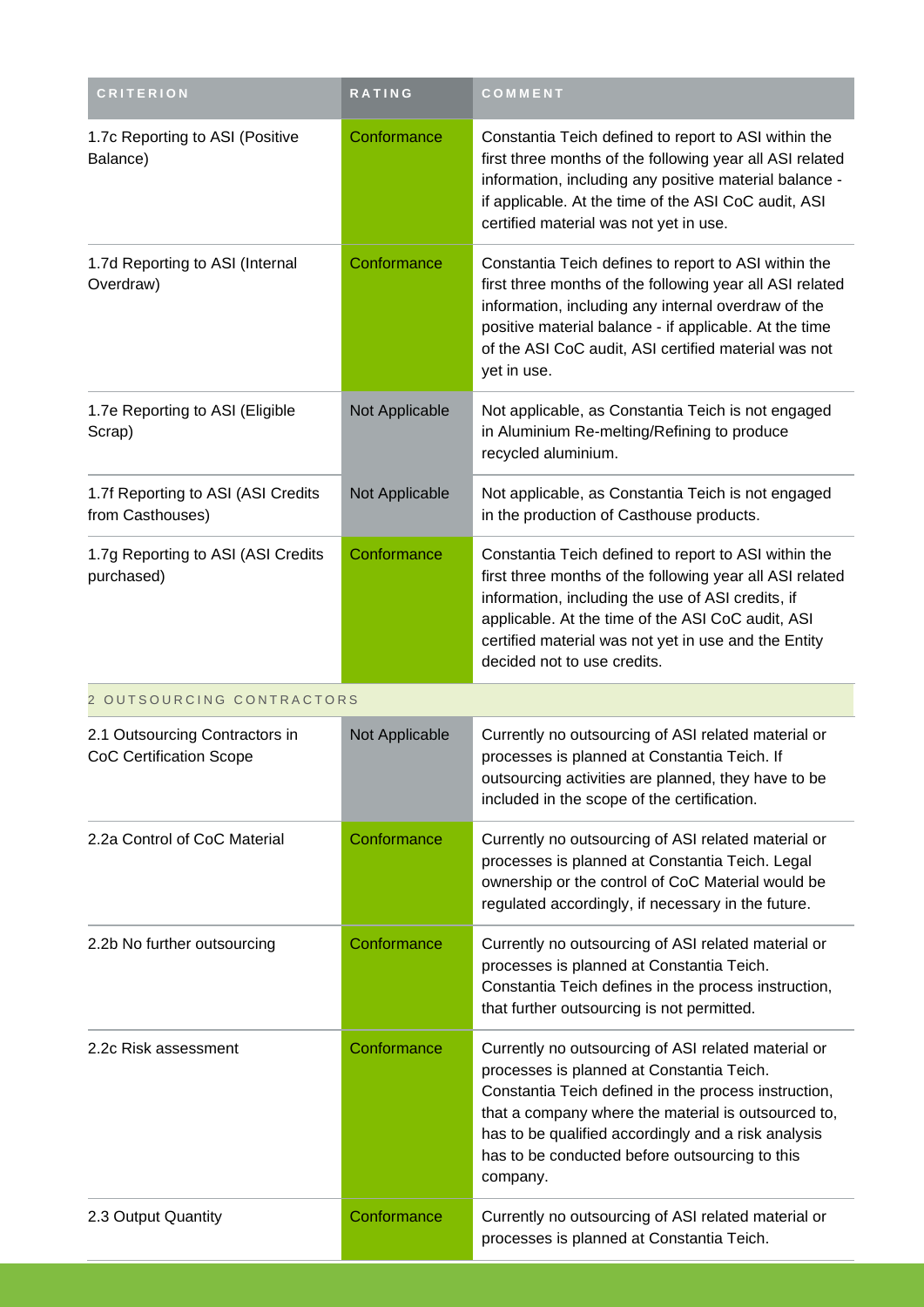| <b>CRITERION</b>                                                                   | <b>RATING</b>  | COMMENT                                                                                                                                                                                                                                                                                                                            |  |
|------------------------------------------------------------------------------------|----------------|------------------------------------------------------------------------------------------------------------------------------------------------------------------------------------------------------------------------------------------------------------------------------------------------------------------------------------|--|
|                                                                                    |                | Constantia Teich defined in the process instruction,<br>that a company where the material is outsourced to,<br>has to provide information about the input and output<br>of ASI certified material.                                                                                                                                 |  |
| 2.4 Verification and record-keeping                                                | Conformance    | Constantia Teich is currently not outsourcing any<br>ASI related material or processes. It foresees in its<br>process instruction, that in the case of outsourcing,<br>additional agreements have to be found to<br>guarantee the quantity of output material is<br>consistent with the quantity of input material.                |  |
| 2.5 Error management                                                               | Conformance    | Constantia Teich is currently not outsourcing any<br>ASI related material or processes. It foresees to<br>elaborate detailed specifications in the case of<br>outsourcing to regulate the identification and steps to<br>be taken after the identification of any problems -<br>and to prevent the reoccurrence of these problems. |  |
| 3 PRIMARY ALUMINIUM: CRITERIA FOR ASI BAUXITE, ASI ALUMINA AND ASI LIQUID<br>METAL |                |                                                                                                                                                                                                                                                                                                                                    |  |
| 3.1a CoC Certification Scope -<br><b>Bauxite Mining</b>                            | Not Applicable | This Criterion is not applicable to the Entity's<br>Certification Scope.                                                                                                                                                                                                                                                           |  |
| 3.1b ASI Performance Standard -<br><b>Bauxite Mining</b>                           | Not Applicable | This Criterion is not applicable to the Entity's<br>Certification Scope.                                                                                                                                                                                                                                                           |  |
| 3.2a CoC Certification Scope -<br>Alumina Refining                                 | Not Applicable | This Criterion is not applicable to the Entity's<br>Certification Scope.                                                                                                                                                                                                                                                           |  |
| 3.2b ASI Performance Standard -<br>Alumina Refining                                | Not Applicable | This Criterion is not applicable to the Entity's<br>Certification Scope.                                                                                                                                                                                                                                                           |  |
| 3.3a CoC Certification Scope -<br><b>Aluminium Smelting</b>                        | Not Applicable | This Criterion is not applicable to the Entity's<br>Certification Scope.                                                                                                                                                                                                                                                           |  |
| 3.3b ASI Performance Standard -<br>Aluminium Smelting                              | Not Applicable | This Criterion is not applicable to the Entity's<br>Certification Scope.                                                                                                                                                                                                                                                           |  |
| 4 RECYCLED ALUMINIUM: CRITERIA FOR ELIGIBLE SCRAP AND ASI LIQUID METAL             |                |                                                                                                                                                                                                                                                                                                                                    |  |
| 4.1a CoC Certification Scope -<br>Aluminium Re-Melting/Refining                    | Not Applicable | This Criterion is not applicable to the Entity's<br>Certification Scope.                                                                                                                                                                                                                                                           |  |
| 4.1b ASI Performance Standard -<br>Aluminium Re-Melting/Refining                   | Not Applicable | This Criterion is not applicable to the Entity's<br>Certification Scope.                                                                                                                                                                                                                                                           |  |
| 4.2a Pre-Consumer Scrap and<br>Dross                                               | Not Applicable | This Criterion is not applicable to the Entity's<br>Certification Scope.                                                                                                                                                                                                                                                           |  |
| 4.2b Post-Consumer Scrap                                                           | Not Applicable | This Criterion is not applicable to the Entity's<br>Certification Scope.                                                                                                                                                                                                                                                           |  |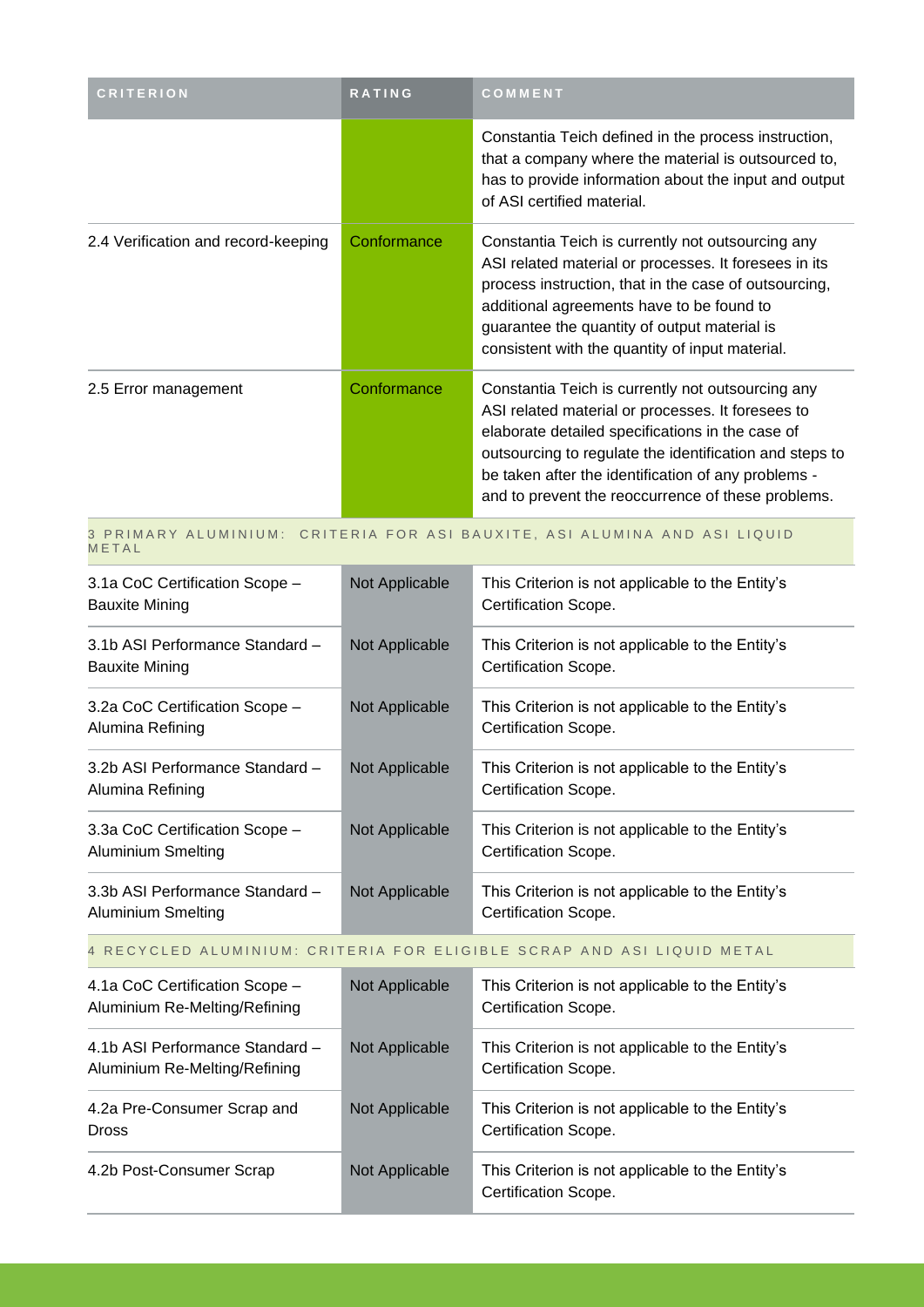| <b>CRITERION</b>                                           | RATING         | COMMENT                                                                                                                                                                                                                                                                                                                                                                      |
|------------------------------------------------------------|----------------|------------------------------------------------------------------------------------------------------------------------------------------------------------------------------------------------------------------------------------------------------------------------------------------------------------------------------------------------------------------------------|
| 4.3a Supplier records                                      | Not Applicable | This Criterion is not applicable to the Entity's<br>Certification Scope.                                                                                                                                                                                                                                                                                                     |
| 4.3b Cash payments                                         | Not Applicable | This Criterion is not applicable to the Entity's<br>Certification Scope.                                                                                                                                                                                                                                                                                                     |
| 5 CASTHOUSES: CRITERIA FOR ASI ALUMINIUM                   |                |                                                                                                                                                                                                                                                                                                                                                                              |
| 5.1a CoC Certification Scope -<br>Casthouses               | Not Applicable | This Criterion is not applicable to the Entity's<br>Certification Scope.                                                                                                                                                                                                                                                                                                     |
| 5.1b ASI Performance Standard -<br>Casthouses              | Not Applicable | This Criterion is not applicable to the Entity's<br>Certification Scope.                                                                                                                                                                                                                                                                                                     |
| 5.2 Casthouse Products                                     | Not Applicable | This Criterion is not applicable to the Entity's<br>Certification Scope.                                                                                                                                                                                                                                                                                                     |
| 6 POST-CASTHOUSE: CRITERIA FOR ASI ALUMINIUM               |                |                                                                                                                                                                                                                                                                                                                                                                              |
| 6.1a CoC Certification Scope -<br>Post-Casthouse           | Conformance    | Constantia defined in its process instruction, that it<br>purchases ASI certified material only from ASI Coc<br>Certified Entities and that it is the responsibility of the<br>purchasing department, to check and guarantee, that<br>the provided material is ASI Certified, if purchased<br>through an intermediate dealer.                                                |
| 6.1b ASI Performance Standard -<br>Post-Casthouse          | Conformance    | Constantia defines in its process instruction, that it<br>purchases ASI certified material only from ASI CoC<br>Certified Entities. If the supplier is not yet certified<br>against ASI, Constantia Teich commits the supplier<br>to become certified within two years. It is the<br>responsibility of the purchasing department, to<br>discuss this at the annual meetings. |
| 6.1c Sourcing ASI Aluminium                                | Conformance    | All ASI Aluminium and ASI-containing material carry<br>a special marking that identifies it as ASI Material<br>with a special material code ID. ASI Material can be<br>identified and tracked from supplier over factory until<br>shipment.                                                                                                                                  |
|                                                            |                | 7 DUE DILIGENCE FOR NON-COC INPUTS AND RECYCLABLE SCRAP MATERIAL                                                                                                                                                                                                                                                                                                             |
| 7.1a Responsible sourcing policy<br>(anti-corruption)      | Conformance    | Constantia communicates its commitment regarding<br>anti-corruption, fair business practices in its Code of<br>Conduct that has to be accepted by all suppliers and<br>subcontractors. The Code is available on the<br>website:<br>https://www.cflex.com/quality/code-of-conduct                                                                                             |
| 7.1b Responsible sourcing policy<br>(responsible sourcing) | Conformance    | Constantia Flexibles communicates in its Code of<br>Conduct that has to be accepted by all suppliers and<br>subcontractor its commitment to responsible<br>sourcing and requests from its suppliers, to<br>communicate any problem they might become aware<br>of. Constantia Flexibles also published a Human                                                                |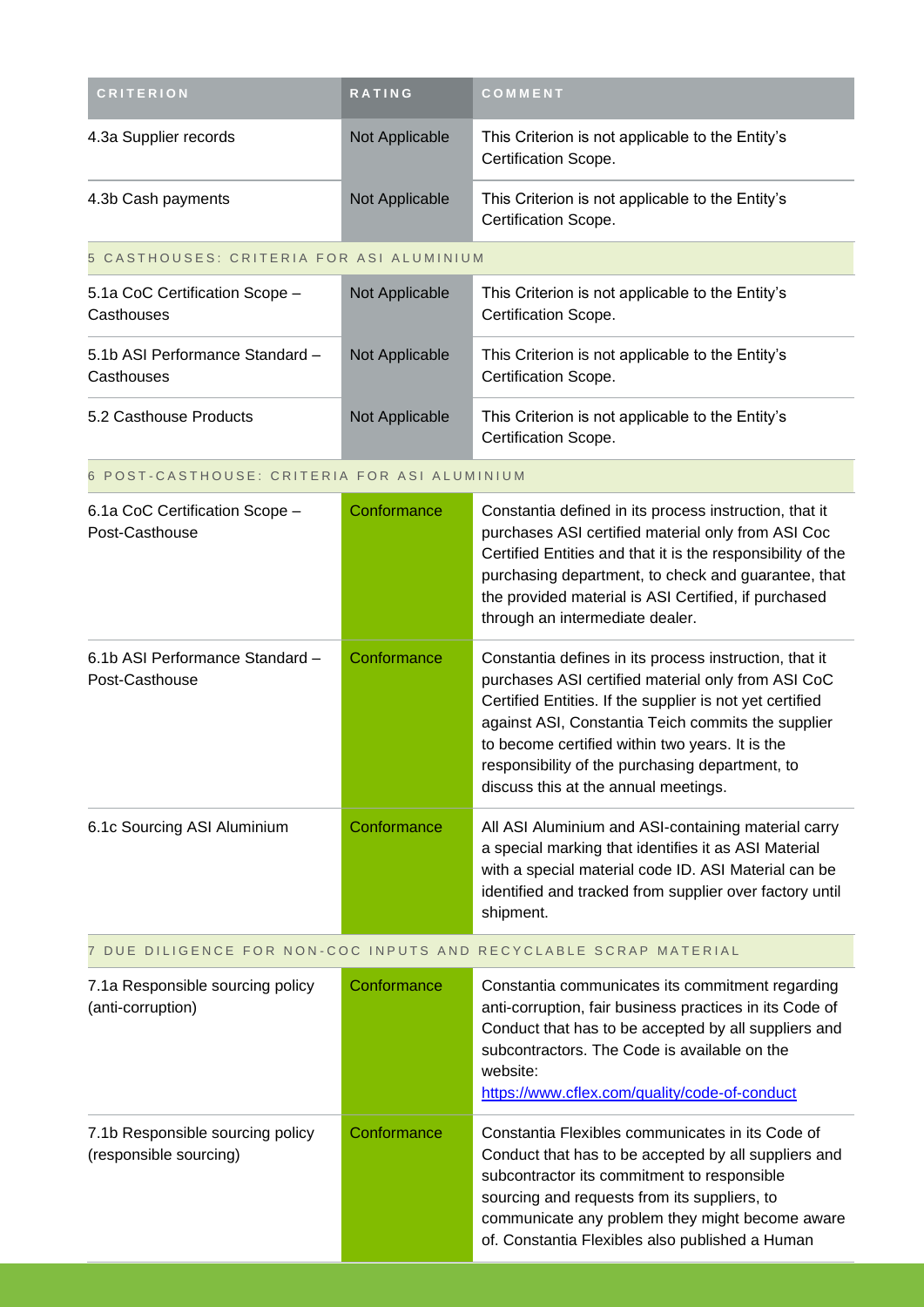| <b>CRITERION</b>                                                               | RATING      | COMMENT                                                                                                                                                                                                                                                                                                                                                                                                                                                                                                                                                                                                                                                                                                                                                                                                         |
|--------------------------------------------------------------------------------|-------------|-----------------------------------------------------------------------------------------------------------------------------------------------------------------------------------------------------------------------------------------------------------------------------------------------------------------------------------------------------------------------------------------------------------------------------------------------------------------------------------------------------------------------------------------------------------------------------------------------------------------------------------------------------------------------------------------------------------------------------------------------------------------------------------------------------------------|
|                                                                                |             | Slavery and Trafficking Statement to show its<br>commitment to the UK Modern Slavery Act of 2015:<br>https://www.cflex.com/quality/code-of-conduct                                                                                                                                                                                                                                                                                                                                                                                                                                                                                                                                                                                                                                                              |
| 7.1c Responsible sourcing policy<br>(human rights due diligence)               | Conformance | Constantia Flexibles communicates its commitment<br>to responsible sourcing in its Code of Conduct. The<br>company requests, that the Code has to be accepted<br>by all suppliers and subcontractor and requests from<br>them, to respect the international proclaimed Human<br>Rights. Constantia reserves the right to audit its<br>suppliers at any time to check the compliance with<br>the requirements of the Code of Conduct:<br>https://www.cflex.com/quality/code-of-conduct<br>Constantia is a founding member of the Aluminium<br>Stewardship Initiative and the New Plastics<br>Economy NPEC. Constantia endorses the ethical<br>standards represented by SEDEX (Supplier Ethical<br>Data Exchange):<br>https://www.cflex.com/responsibility/social-<br>responsibility/responsible-ethical-sourcing |
| 7.1d Responsible sourcing policy<br>(conflict affected and high risk<br>areas) | Conformance | Constantia Flexibles communicates its commitment<br>to responsible sourcing in its Code of Conduct:<br>https://www.cflex.com/quality/code-of-conduct<br>Constantia requests from its suppliers, to respect the<br>international proclaimed Human Rights, the Code<br>has to be accepted by all suppliers and<br>subcontractors. Constantia encourages its first tier<br>suppliers to join SEDEX (Supplier Ethical Data<br>Exchange):<br>https://www.cflex.com/responsibility/social-<br>responsibility/responsible-ethical-sourcing                                                                                                                                                                                                                                                                             |
| 7.2 Risk assessment                                                            | Conformance | Constantia requests from its suppliers in its general<br>terms and conditions of procurement, to accept the<br>Code of Conduct for Suppliers. It submits supplier<br>questionnaires that have to be answered and it<br>reserves the right to conduct audits at the suppliers<br>to check the compliance with these guidelines.<br>Constantia is a founding member of the Aluminium<br>Stewardship Initiative and member of the New<br>Plastics Economy NPEC to promote responsible<br>sourcing:<br>https://www.cflex.com/responsibility/social-<br>responsibility/responsible-ethical-sourcing                                                                                                                                                                                                                  |
| 7.3 Complaints mechanism                                                       | Conformance | Constantia has a Code of Conduct and a specific<br>Code of Conduct for Suppliers, both are published<br>on the website. It communicates a whistle-blowing<br>hotline in the codes and encourages its suppliers<br>and interested stakeholders, to report incidents, non-<br>compliance with the code of ethics or other incidents                                                                                                                                                                                                                                                                                                                                                                                                                                                                               |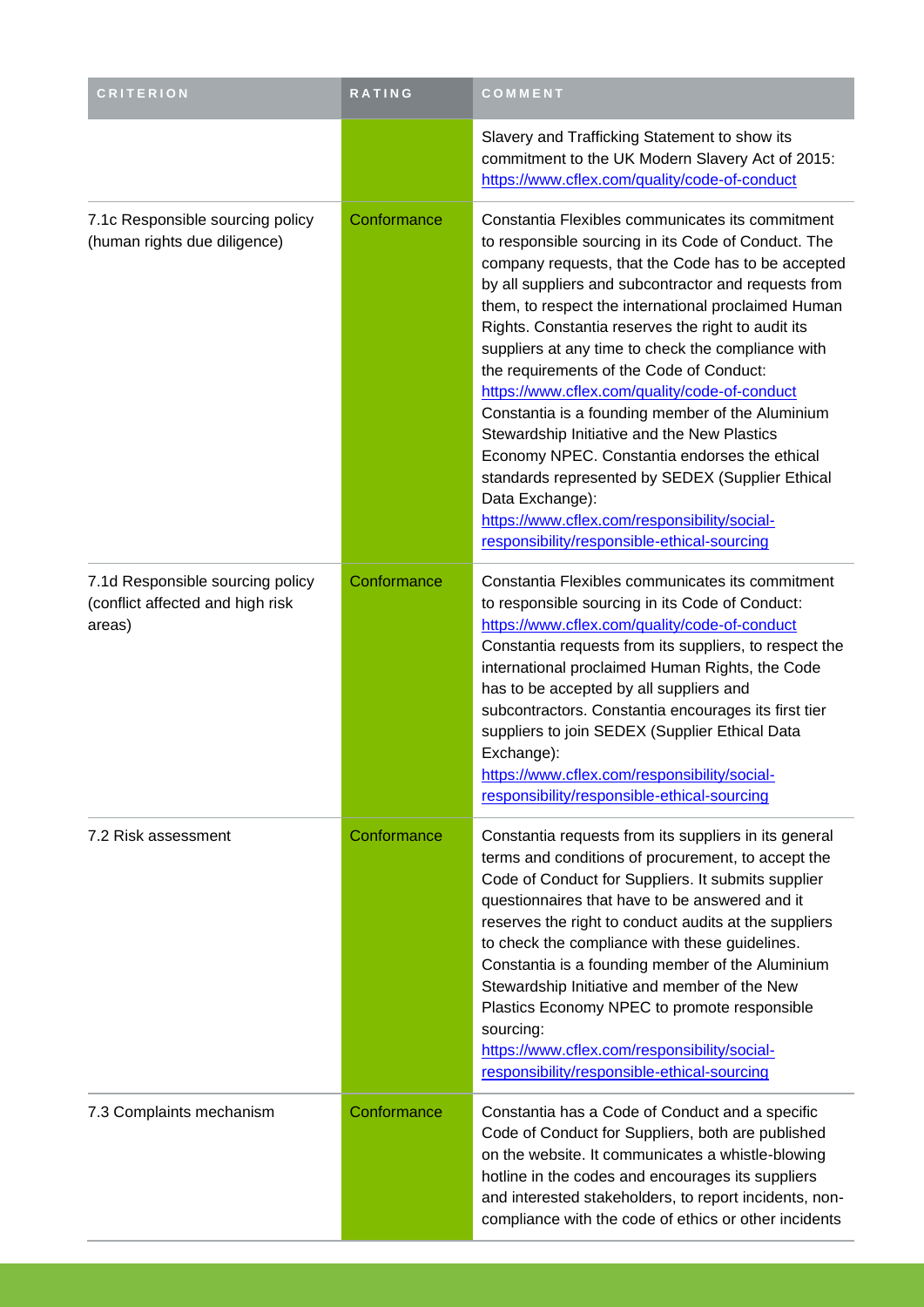| <b>CRITERION</b>                                            | RATING         | COMMENT                                                                                                                                                                                                                                                                                              |
|-------------------------------------------------------------|----------------|------------------------------------------------------------------------------------------------------------------------------------------------------------------------------------------------------------------------------------------------------------------------------------------------------|
|                                                             |                | that might have an adverse effect on the business of<br>the company through the hotline:<br>https://www.cflex.com/quality/code-of-conduct                                                                                                                                                            |
| MASS BALANCE SYSTEM: COC MATERIAL AND ASI ALUMINIUM<br>8    |                |                                                                                                                                                                                                                                                                                                      |
| 8.1 Material Accounting System                              | Conformance    | Constantia established a special system for<br>identification and marking of ASI Material. It is not<br>only possible to identify all input and output material<br>along the material flow but also to guarantee, that<br>the material is not mixed.                                                 |
| 8.2a Post-Consumer Scrap                                    | Not Applicable | This Criterion is not applicable to the Entity's<br>Certification Scope.                                                                                                                                                                                                                             |
| 8.2b Pre-Consumer Scrap (total)                             | Not Applicable | This Criterion is not applicable to the Entity's<br>Certification Scope.                                                                                                                                                                                                                             |
| 8.2c Pre-Consumer Scrap (Eligible<br>Scrap)                 | Not Applicable | This Criterion is not applicable to the Entity's<br>Certification Scope.                                                                                                                                                                                                                             |
| 8.3 Material Accounting Period                              | Conformance    | The accounting period is fixed as one year and<br>reported in the ASI management review. If<br>necessary, the material balance could be calculated<br>for any other period.                                                                                                                          |
| 8.4 Input Percentage                                        | Conformance    | Constantia records all delivered material either as<br>ASI or non-ASI Material. Based on the ASI<br>identification, a detailed report can be elaborated.<br>The percentage of ASI certified material is reported<br>in the annual management review.                                                 |
| 8.5 Input Percentage (Aluminium<br>Re-Melting and Refining) | Not Applicable | This Criterion is not applicable to the Entity's<br>Certification Scope.                                                                                                                                                                                                                             |
| 8.6 Output Quantity determination                           | Conformance    | Constantia records all delivered material either as<br>ASI or non-ASI Material. Based on the ASI<br>identification, a detailed ASI report can be<br>elaborated. At the end of each accounting period,<br>the amount of certified and non-certified material is<br>reported in the management review. |
| 8.7 Output Quantity designation                             | Conformance    | Constantia only uses ASI certified material for the<br>ASI orders of its clients. Therefore it can classify all<br>ASI output as 100% CoC material.                                                                                                                                                  |
| 8.8 Output Quantity - Pre-<br><b>Consumer Scrap</b>         | Conformance    | All ASI Material is marked accordingly. Constantia<br>reports the amount of ASI related scrap in the annual<br>ASI management review.                                                                                                                                                                |
| 8.9 Outputs not exceed inputs                               | Conformance    | Constantia uses ASI certified material for the ASI<br>orders of its clients and collects the scrap of ASI<br>production accordingly. There is no risk that the                                                                                                                                       |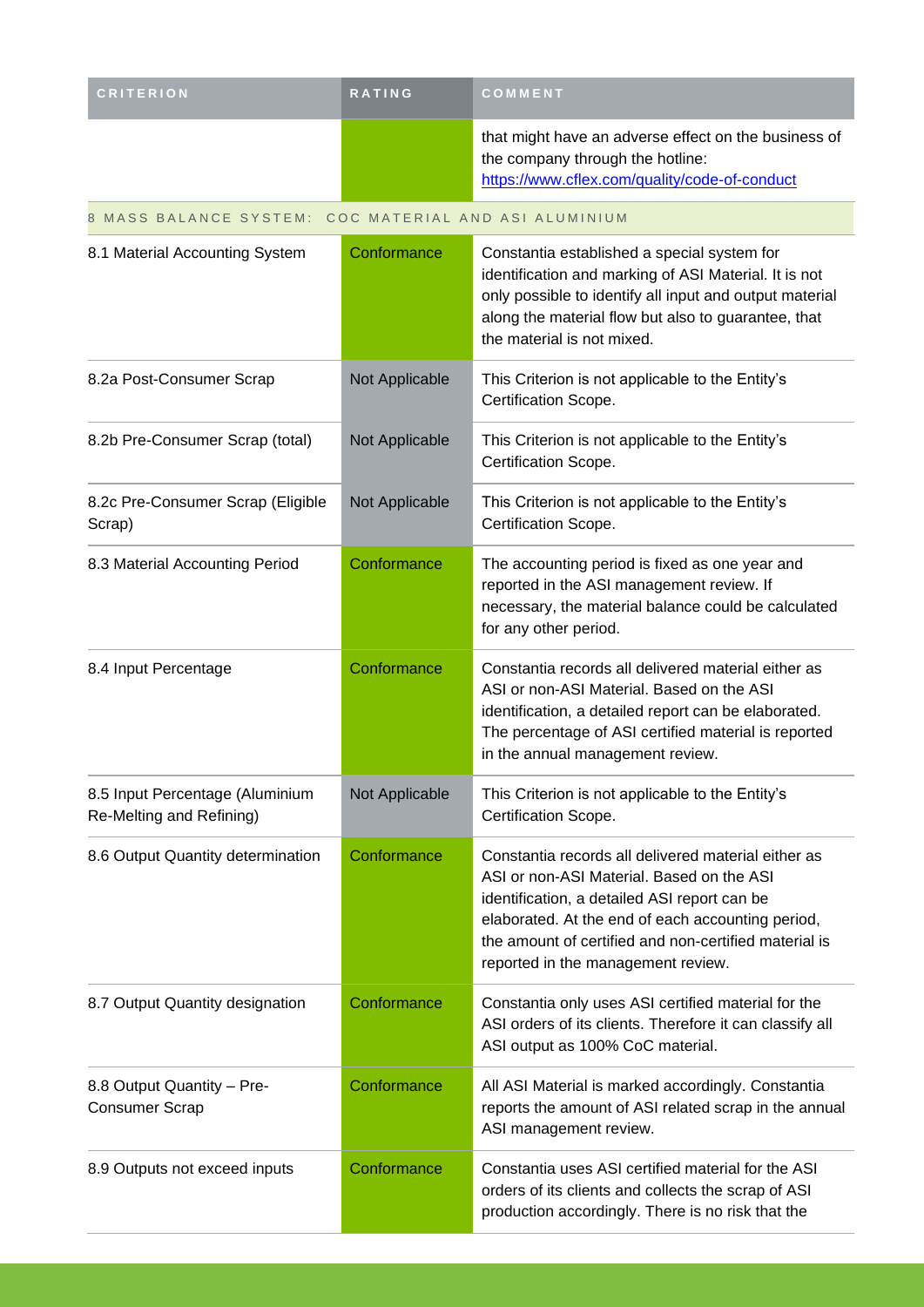| <b>CRITERION</b>                                         | RATING      | COMMENT                                                                                                                                                                                                                                                                                                                    |  |
|----------------------------------------------------------|-------------|----------------------------------------------------------------------------------------------------------------------------------------------------------------------------------------------------------------------------------------------------------------------------------------------------------------------------|--|
|                                                          |             | output of ASI certified products and ASI scrap<br>exceeds the input of ASI certified material.                                                                                                                                                                                                                             |  |
| 8.10a Internal Overdraws (not<br>exceed 20%)             | Conformance | Constantia regulates in its ASI procedure, that in the<br>case of a force majeure situation, the material<br>accounting system can carry over an internal<br>overdraw of up to 20% of total input quantity of CoC<br>material to the subsequent accounting period.                                                         |  |
| 8.10b Internal Overdraws (not<br>exceed affected amount) | Conformance | Constantia defined in its ASI procedure, that in the<br>case of a force majeure situation, the material<br>accounting system can carry over an internal<br>overdraw to the subsequent accounting period. The<br>amount of overdraw must not exceed the amount of<br>material that was part of the force majeure situation. |  |
| 8.10c Internal Overdraws (period to<br>make up)          | Conformance | Constantia defined in its ASI procedure, that in the<br>case of a force majeure situation, the material<br>accounting system can carry over an internal<br>overdraw to the subsequent accounting period but<br>the amount of material has to be made up within the<br>subsequent material accounting period.               |  |
| 8.11a Positive Balance (carry over)                      | Conformance | Constantia defined in its ASI procedure that ASI<br>certified material that cannot be used in the current<br>year, may be transferred to the next accounting<br>period. It has to be marked as carry-over material<br>and has to be consumed in this period.                                                               |  |
| 8.11b Positive Balance (expiry)                          | Conformance | Constantia defined in its ASI procedure that ASI<br>certified material that cannot be used in the current<br>year, may be transferred to the next accounting<br>period. It has to be marked as carry-over material<br>and has to be consumed in that period.                                                               |  |
| 9 ISSUING COC DOCUMENTS                                  |             |                                                                                                                                                                                                                                                                                                                            |  |
| 9.1 Shipments and transfers                              | Conformance | The ASI requirements are implemented in<br>Constantia's ERP-System. If material is marked as<br>ASI Material, all relevant information is printed on the<br>according documents (such as delivery documents,<br>invoices, pallet labels).                                                                                  |  |
| 9.2a Date of issue                                       | Conformance | All CoC Documents carry the date, which is the date<br>of the delivery note.                                                                                                                                                                                                                                               |  |
| 9.2b Reference number                                    | Conformance | All documents carry reference numbers. The<br>reference number is the batch number (or the order<br>number) of the product that was ordered in ASI-<br>quality. This enables the verification of ASI certified<br>material.                                                                                                |  |
| 9.2c Issuing Entity                                      | Conformance | All ASI relevant documents carry the entity, address<br>and CoC number of Constantia for each shipment.                                                                                                                                                                                                                    |  |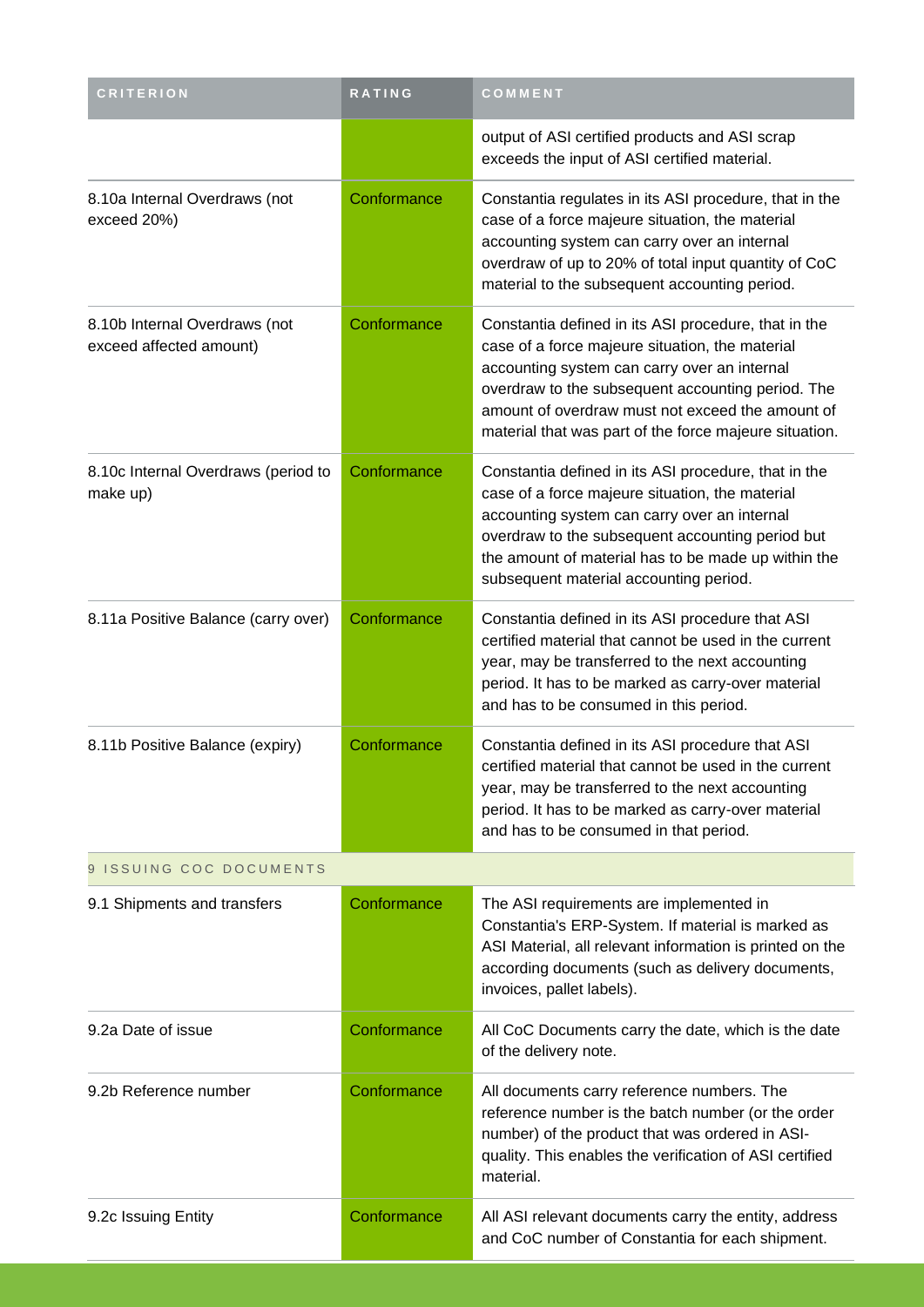| <b>CRITERION</b>                                       | <b>RATING</b>  | COMMENT                                                                                                                                                                                                                                                                      |  |
|--------------------------------------------------------|----------------|------------------------------------------------------------------------------------------------------------------------------------------------------------------------------------------------------------------------------------------------------------------------------|--|
| 9.2d Receiving customer                                | Conformance    | All ASI relevant documents carry the identity,<br>address and the CoC number of the customer<br>receiving Constantia CoC Material (if the customer is<br>another CoC certified entity).                                                                                      |  |
| 9.2e Responsible employee                              | Conformance    | All documents for the client carry the name of the<br>person, who is responsible for the handling of the<br>order ("Kundenbetreuer"). He/she is the first contact<br>person for all questions and will forward them to the<br>product manager and/or the quality department. |  |
| 9.2f Conformance statement                             | Conformance    | ASI documents carry the claim "The information<br>provided in the CoC document is in accordance with<br>the ASI CoC standard".                                                                                                                                               |  |
| 9.2g Type of CoC Material                              | Conformance    | All CoC documents will specify the material as "ASI<br>Aluminium".                                                                                                                                                                                                           |  |
| 9.2h Mass of CoC Material                              | Conformance    | All shipping documents for ASI certified material will<br>carry the information about the amount of CoC<br>Material in the shipment.                                                                                                                                         |  |
| 9.2i Mass of total material                            | Conformance    | All shipping documents for ASI certified material will<br>provide information about the mass of CoC Material<br>and the mass of total material in the shipment.                                                                                                              |  |
| 9.3a Sustainability Data (optional)                    | Not Applicable | Not applicable due to the type of business (post<br>casthouse).                                                                                                                                                                                                              |  |
| 9.3b Sustainability Data (passing<br>on)               | Conformance    | Detailed Information is provided on request but it is<br>not planned to provide this information on all CoC<br>Documents.                                                                                                                                                    |  |
| 9.3c Post-Casthouse ASI<br><b>Certification status</b> | Conformance    | Constantia Flexibles communicates its support for<br>ASI and the status of the certification on its website:<br>https://www.cflex.com/news/detail/view/aluminium-<br>stewardship-initiative-certifies-constantia-teich                                                       |  |
| 9.4 Supplementary Information<br>(optional)            | Not Applicable | Constantia decided not to provide additional<br>sustainability data on CoC Documents.                                                                                                                                                                                        |  |
| 9.5 Response to verification<br>requests               | Conformance    | The quality department is responsible for answering<br>questions about the mass balance in close<br>cooperation with product management and sales.                                                                                                                           |  |
| 9.6 Error management                                   | Conformance    | Constantia has a management system to record,<br>analyse and document all errors, identified and<br>claimed by the customer. This system is extended<br>for ASI. It is regulated, that all errors in the mass<br>balance have to be reported in the management<br>review.    |  |
| 10 RECEIVING COC DOCUMENTS                             |                |                                                                                                                                                                                                                                                                              |  |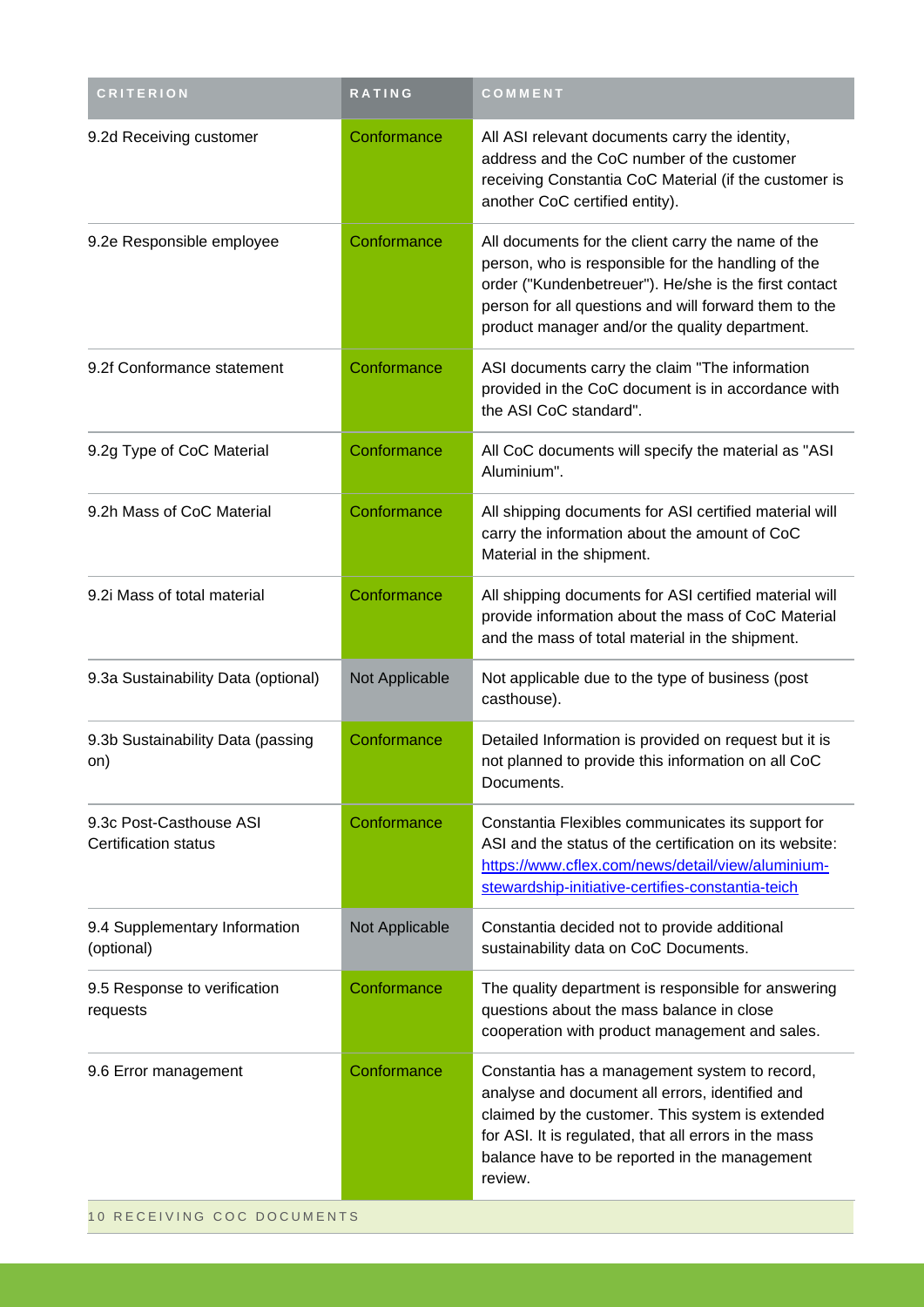| <b>CRITERION</b>                                        | <b>RATING</b>  | COMMENT                                                                                                                                                                                                                                                                                                                                                                  |
|---------------------------------------------------------|----------------|--------------------------------------------------------------------------------------------------------------------------------------------------------------------------------------------------------------------------------------------------------------------------------------------------------------------------------------------------------------------------|
| 10.1 Verify required information<br>included            | Conformance    | Constantia established a system where ASI certified<br>material is ordered as special material with a unique<br>material code. During delivery, the amount of<br>material and the material code are checked before<br>booking the material into the ERP-system.                                                                                                          |
| 10.2 Verify consistency with<br>shipments               | Conformance    | Upon delivery, the consistency of received material<br>with the accompanying documents is checked. This<br>is also done with all ASI Material before recording<br>the information in the material accounting system.                                                                                                                                                     |
| 10.3 Verify supplier CoC<br><b>Certification status</b> | Conformance    | Constantia has a system in place to check at least<br>on annual basis relevant quality and environment<br>data of its suppliers unique- including certificates,<br>their validity and any change in the certification<br>scope - this was extended for ASI Material.                                                                                                     |
| 10.4 Error management                                   | Conformance    | Constantia checks all deliveries upon arrival. If<br>errors, damages or inconsistencies are identified, an<br>internal complaint is opened in the ERP system and<br>managed accordingly. The quality department is<br>responsible for the follow-up, including root-cause<br>analysis and agreed measures with the department<br>heads and the suppliers (if necessary). |
| 11 MARKET CREDITS SYSTEM:                               | ASI CREDITS    |                                                                                                                                                                                                                                                                                                                                                                          |
| 11.1a Material Accounting System<br>- allocation        | Not Applicable | Not applicable as Constantia has decided not to use<br>the credit system.                                                                                                                                                                                                                                                                                                |
| 11.1b Link to Casthouse Products                        | Not Applicable | Not applicable as Constantia has decided not to use<br>the credit system.                                                                                                                                                                                                                                                                                                |
| 11.1c No double counting                                | Not Applicable | Not applicable as Constantia has decided not to use<br>the credit system.                                                                                                                                                                                                                                                                                                |
| 11.1d No Positive Balance for ASI<br>Credits            | Not Applicable | Not applicable as Constantia has decided not to use<br>the credit system.                                                                                                                                                                                                                                                                                                |
| 11.2a Date of issue                                     | Not Applicable | Not applicable as Constantia has decided not to use<br>the credit system.                                                                                                                                                                                                                                                                                                |
| 11.2b Reference number                                  | Not Applicable | Not applicable as Constantia has decided not to use<br>the credit system.                                                                                                                                                                                                                                                                                                |
| 11.2c Issuing Entity                                    | Not Applicable | Not applicable as Constantia has decided not to use<br>the credit system.                                                                                                                                                                                                                                                                                                |
| 11.2d Receiving Entity                                  | Not Applicable | Not applicable as Constantia has decided not to use<br>the credit system.                                                                                                                                                                                                                                                                                                |
| 11.2e Conformance statement                             | Not Applicable | Not applicable as Constantia has decided not to use<br>the credit system.                                                                                                                                                                                                                                                                                                |